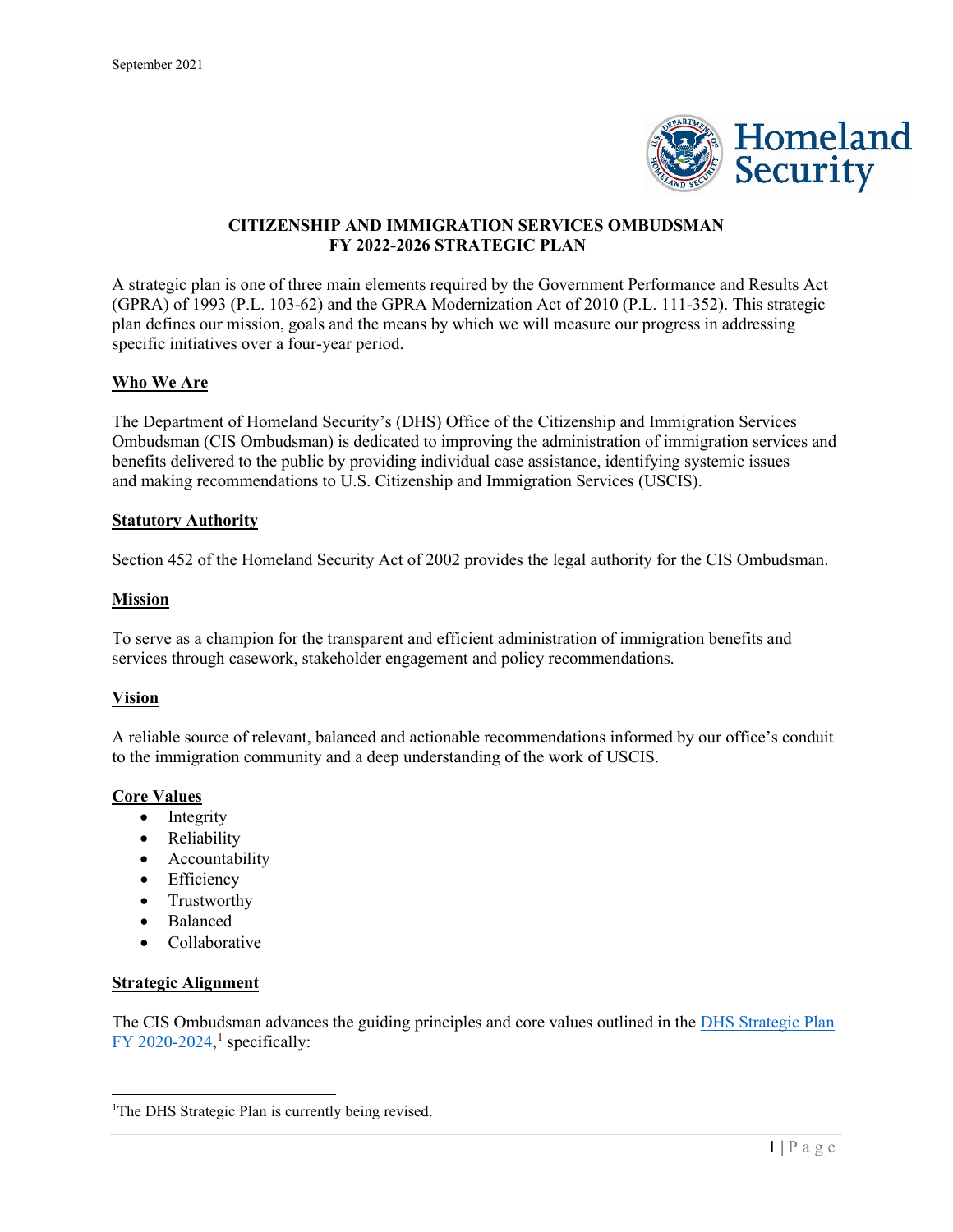- Objective 2.4: Administer immigration benefits to advance the security and prosperity of the nation.
- Objective 6.1: Strengthen departmental governance and management.
- Objective 6.2: Develop and maintain a high performing workforce.

In addition, the goals of the Administration's Executive Order 14012, *[Restoring Faith in our Legal](https://www.whitehouse.gov/briefing-room/presidential-actions/2021/02/02/executive-order-restoring-faith-in-our-legal-immigration-systems-and-strengthening-integration-and-inclusion-efforts-for-new-americans/)  [Immigration Systems and Strengthening Integration and Inclusion Efforts for New Americans](https://www.whitehouse.gov/briefing-room/presidential-actions/2021/02/02/executive-order-restoring-faith-in-our-legal-immigration-systems-and-strengthening-integration-and-inclusion-efforts-for-new-americans/)*, and the express commitment to identify barriers that impede access to immigration benefits—squarely align with our office's mission.

Our work also aligns with two objectives in the [USCIS Strategic Plan FY 2019-2021.](https://www.uscis.gov/sites/default/files/document/reports/USCIS_Strategic_Plan_2019-2021.pdf)<sup>[2](#page-1-0)</sup>

- Objective 3.1: Optimize the quality and timeliness of all aspects of the benefits adjudication process.
- Objective 4.3: Enhance organizational efficiency and unity of effort to achieve mission requirements.

## **Guiding Program Principles**

*Case Assistance*: Provide timely and effective assistance to individuals and employers in resolving problems with USCIS.

**Outcome**: Implement enhanced technology and case management best practices to effectively serve as an office of last resort.

*Public Engagement*: Serve as a trusted channel for stakeholder concerns and as a "go to" source for reliable information for all stakeholders with a vested interest in the U.S. immigration system. **Outcome**: Gather feedback from stakeholders on issues impacting the administration of immigration benefits as well as disseminate timely information to the public using strategic channels of communication.

*Policy*: Produce timely, relevant and actionable recommendations to mitigate problems and improve the administration of immigration services and benefits, informed by our conduit to the community and deep understanding of the work of USCIS.

**Outcome**: Support USCIS by providing timely and actionable insights, proposals and recommendations to improve the administration of immigration benefits and services.

*Operations*: Support personnel management, budget, property and facilities and develop guidance for overall program operations and administrative policy.

**Outcome:** Comprehensively support human resources, programs and mission delivery by implementing fiscally responsible and innovative solutions.

*Strategy*: Cultivate strategic capabilities within the organization using data and analytics to inform planning and operational decisions.

**Outcome:** Develop and implement cross-cutting capabilities and effectively use data and analytics to support mission implementation.

<span id="page-1-0"></span><sup>2</sup> The USCIS Strategic Plan is currently being revised.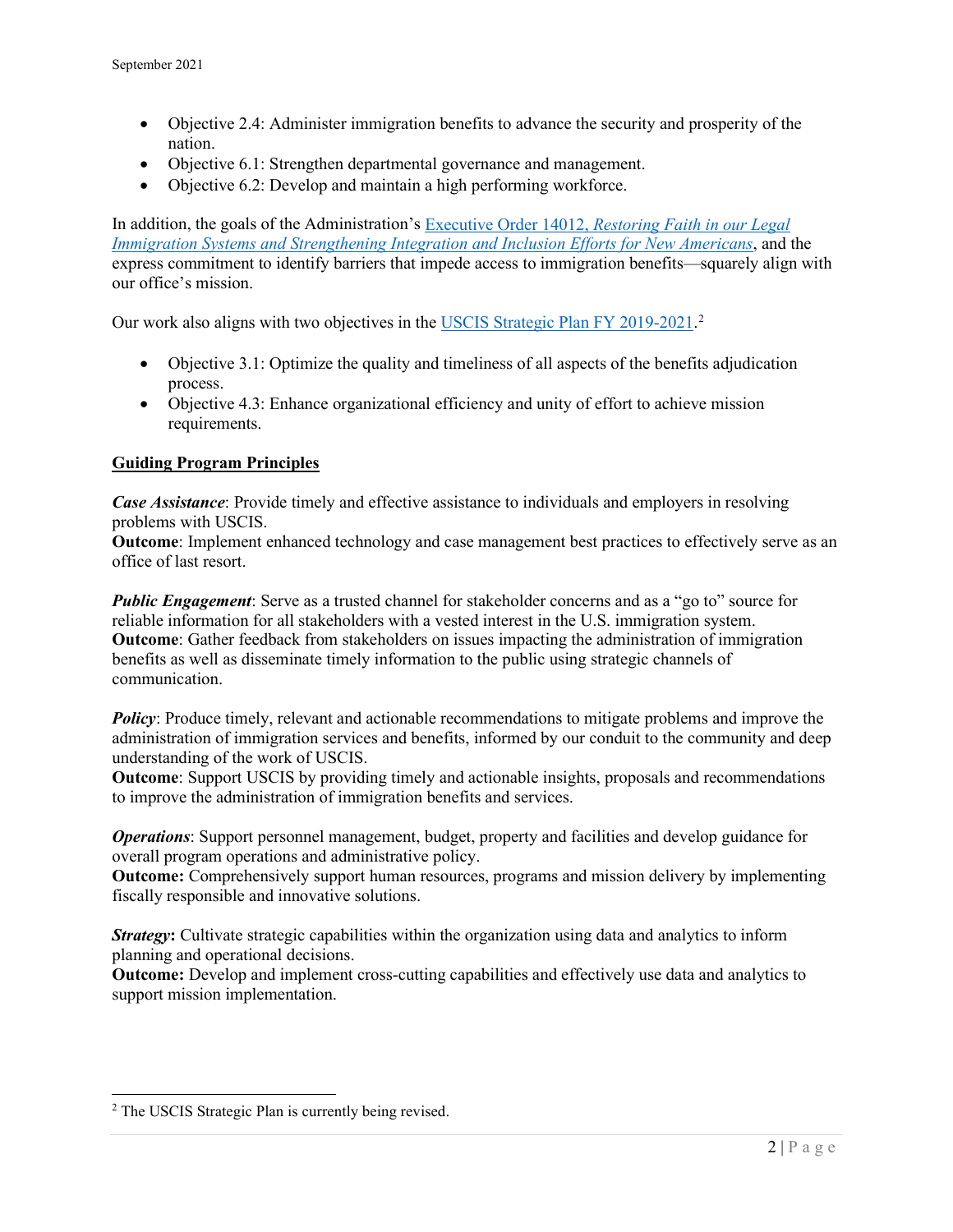# **Goals and Objectives**

### **Goal 1: Strengthen Our Identity and Customer Service**

We will use various channels to articulate our mission, capabilities and value to the public and to those with a vested interest in the U.S. immigration system.

### Impact:

Enhanced awareness of the CIS Ombudsman's mission, available services and ability to make recommendations to improve the administration of immigration services and benefits.

### FY 2022 Outputs:

- Eliminate the existing backlog and get current with receipts
- Apply analysis to identify the most pressing case types and trends
- Set clear expectations and enhance public communications
- Make CAADI and Form 7001 "fit for purpose"
- Use data to better understand trends and production
- Analyze and update customer contact materials and mechanisms
- Integrate and rationalize the customer inquiry process with USCIS
- Increase visibility of the CIS Ombudsman's mission through visual aids

### **Goal 2: Build and Develop Our Workforce**

We will recruit and retain diverse and dedicated employees and promote a culture of excellence by investing in the professional development and growth of our workforce and engaging employees at all levels of the organization.

#### Impact:

Increased staff productivity and an engaged workforce with a vested interest in the overall success of the office.

#### FY 2022 Outputs:

- Oversee human resources and personnel functions
- Enhance accountability and training
- Manage the office's training and professional development programs
- Coordinate employee engagement initiatives

#### **Goal 3: Mature Our Organization**

We will enhance processes, systems and capabilities to manage growth and optimize our ability to meet evolving mission needs.

#### Impact:

Improved capacity to plan, work and communicate across the organization.

#### FY 2022 Outputs:

• Manage the office's budget and financial operations